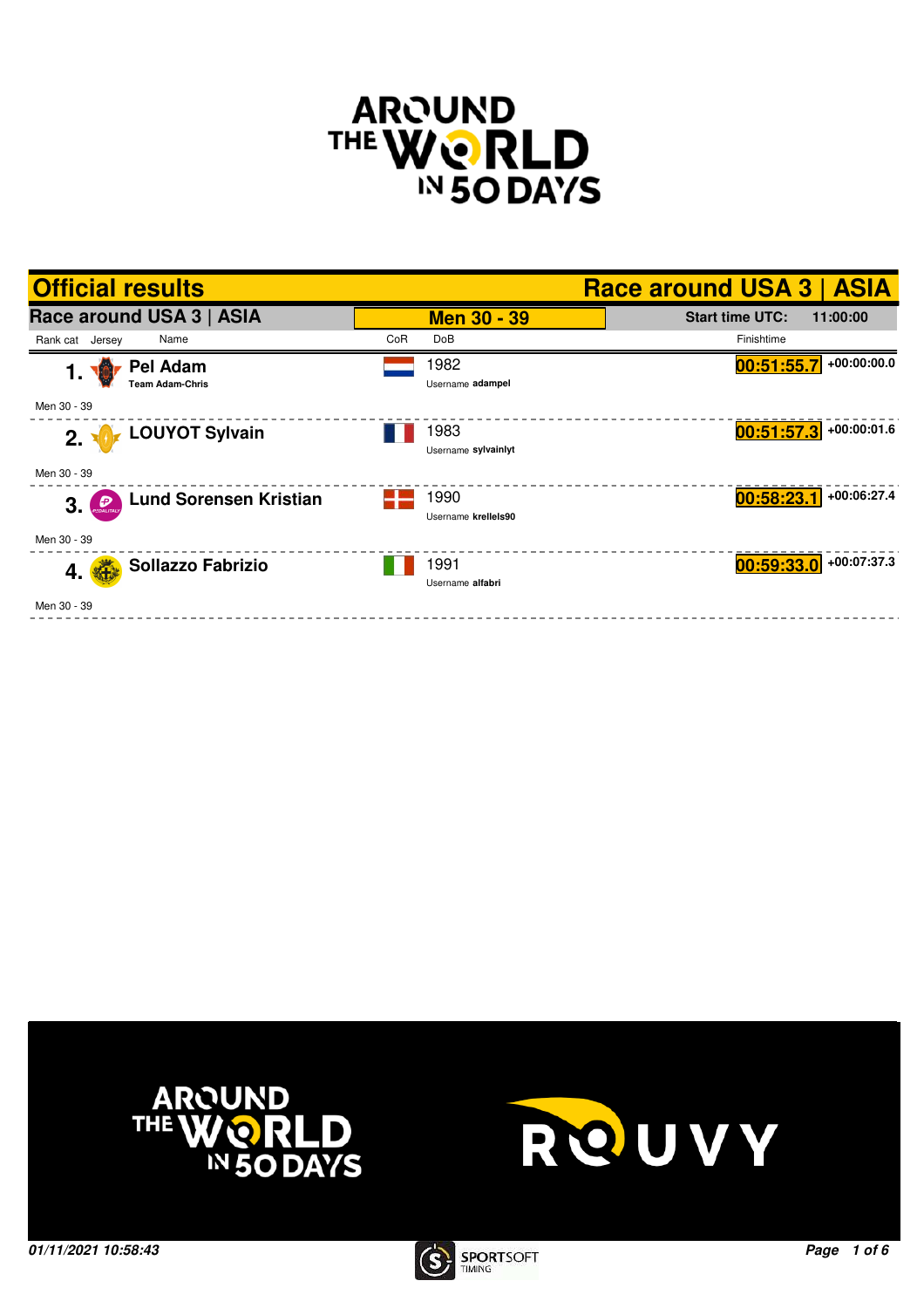





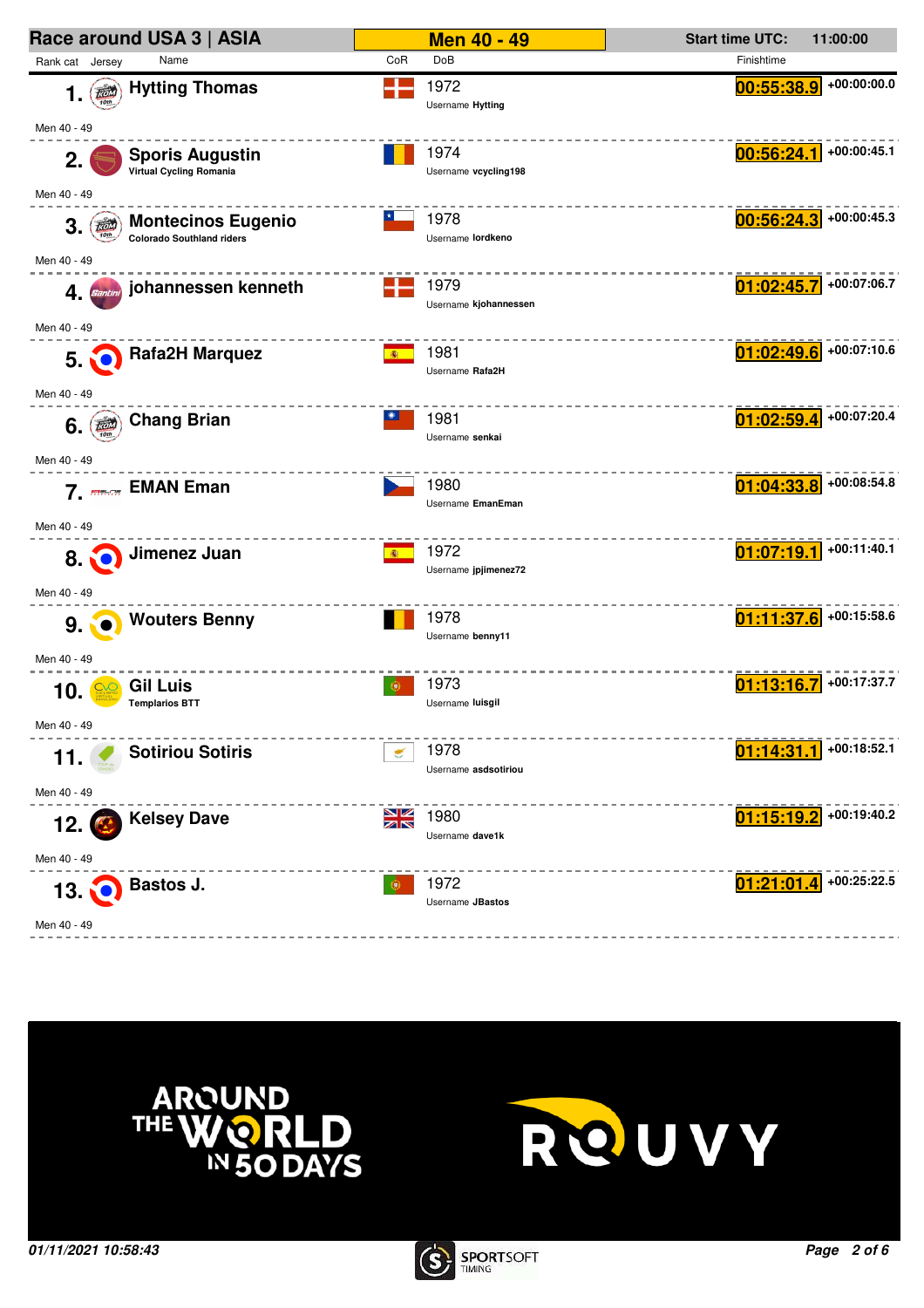| Race around USA 3   ASIA                                                        |                                | <b>Men 50 - 59</b>       | <b>Start time UTC:</b>   | 11:00:00      |
|---------------------------------------------------------------------------------|--------------------------------|--------------------------|--------------------------|---------------|
| Rank cat Jersey<br>Name                                                         | <b>DoB</b><br>CoR              |                          | Finishtime               |               |
| <b>Adiprasito Bariadi</b><br><b>1. NO</b>                                       | 1962<br>Username itoadi        |                          | 00:52:00.8               | $+00:00:00.0$ |
| Men 50 - 59                                                                     |                                |                          |                          |               |
| <b>Lackovic Roman</b><br>2.<br>LifeGym Bratislava                               | 1969<br>그런드<br>Username pardal |                          | 00:53:17.6               | +00:01:16.7   |
| Men 50 - 59                                                                     |                                |                          |                          |               |
| Johansen Leif<br>3.7                                                            | ╉<br>1964                      | Username leifnordman     | 00:54:23.9               | +00:02:23.1   |
| Men 50 - 59                                                                     |                                |                          |                          |               |
| <b>Hielema Pieter</b><br>4.                                                     | 1971<br>Username pieterh       |                          | $00:55:39.6$ +00:03:38.8 |               |
| Men 50 - 59<br><b>Millar Mike</b><br>ಱ<br>5.<br><b>Cabbagetown Cycling Club</b> | 1969<br>IV.                    | Username MikeMillar      | 00:56:24.0               | +00:04:23.2   |
| Men 50 - 59                                                                     |                                |                          |                          |               |
| ∕. pedrix chita<br>$6. \sqrt{s}$                                                | 1971<br>۰                      | Username gafanhito       | 00:58:26.6               | +00:06:25.7   |
| Men 50 - 59                                                                     |                                |                          |                          |               |
| <b>Dalmon Simon</b><br>to<br>7.<br>10 <sub>th</sub><br><b>Worthing Warriors</b> | NK<br>AK<br>1965               | Username Upstart         | 01:01:52.2               | +00:09:51.3   |
| Men 50 - 59                                                                     |                                |                          |                          |               |
| <b>Bell Andrew</b><br>8.<br>$\infty$                                            | NK<br>AR<br>1963               | Username condor63        | $01:03:56.6$ +00:11:55.7 |               |
| Men 50 - 59<br>Boothman John<br>9.7                                             | 1969                           |                          | 01:08:44.5               | +00:16:43.6   |
| Men 50 - 59                                                                     |                                | Username johnnyad        |                          |               |
| baird james<br><b>10.00</b>                                                     | 1964                           | Username StamfordStormer | 01:08:44.9               | +00:16:44.0   |
| Men 50 - 59                                                                     |                                |                          |                          |               |
| 11. <b>O</b> Rutz Wolfgang                                                      | 1966<br>Username irish         |                          | 01:13:56.1               | +00:21:55.3   |
| Men 50 - 59                                                                     |                                |                          |                          |               |
| zuccari sebastiano<br>$12 \, \textcolor{red}{\bullet}$<br>Men 50 - 59           | 1966                           | Username sebastiano66    | $01:28:07.5$ +00:36:06.6 |               |
|                                                                                 |                                |                          |                          |               |





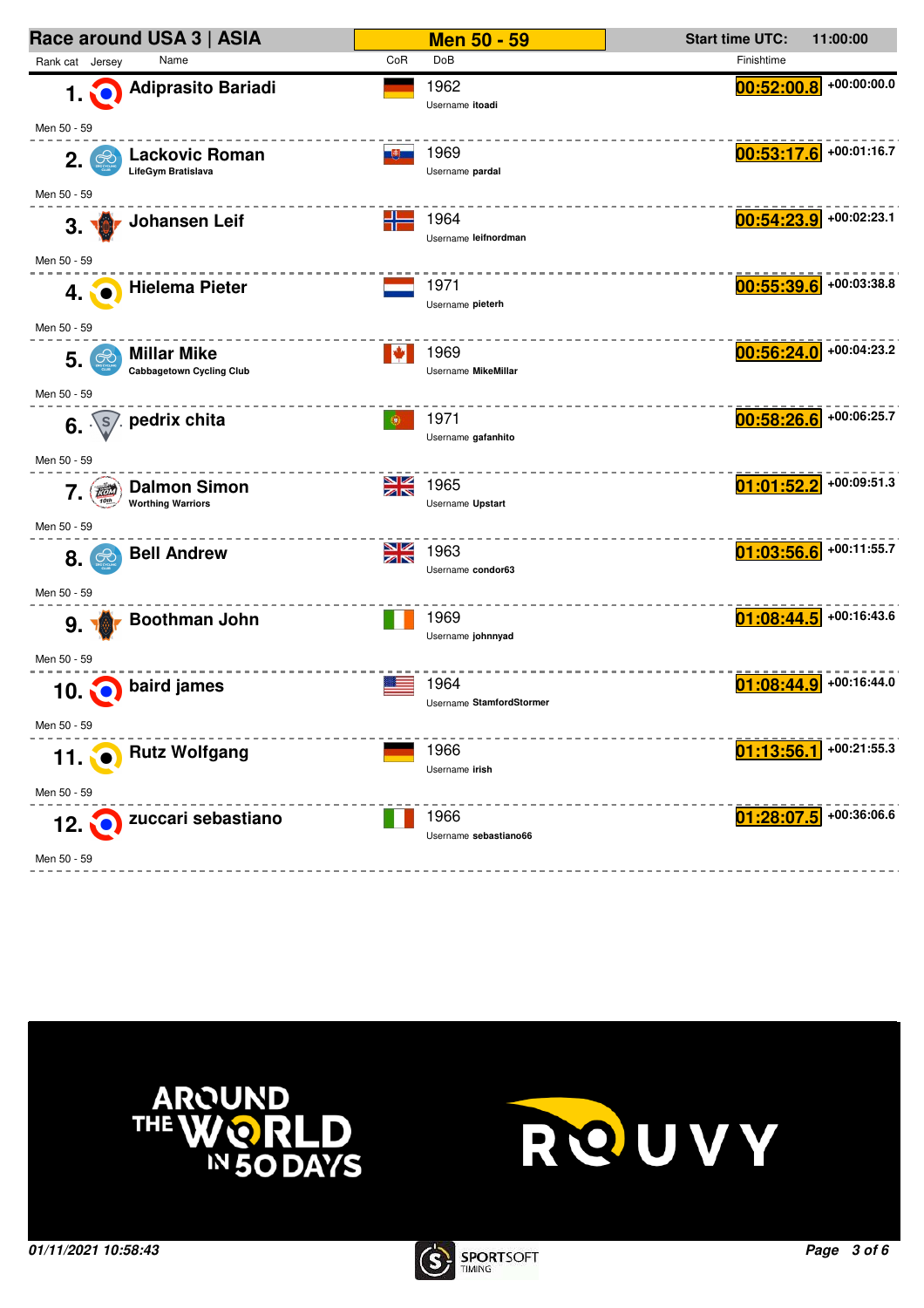| Race around USA 3   ASIA                                      |                   | <b>Men 60 - 69</b>                | <b>Start time UTC:</b> | 11:00:00                 |
|---------------------------------------------------------------|-------------------|-----------------------------------|------------------------|--------------------------|
| Rank cat Jersey<br>Name                                       | CoR<br><b>DoB</b> |                                   | Finishtime             |                          |
| Wakamatsu Sakurao<br>1.<br><b>Machida City</b>                |                   | 1956<br>Username wakamatsu        | 00:56:04.2             | $+00:00:00.0$            |
| Men 60 - 69                                                   |                   |                                   |                        |                          |
| van der Sande Harry<br>2.                                     |                   | 1959<br>Username harryvandersande |                        | $00:59:50.9$ +00:03:46.7 |
| Men 60 - 69                                                   |                   |                                   |                        |                          |
| <b>McClelland Jim</b><br>3. (                                 | 1961              | Username jimmyjam                 | 01:04:28.2             | +00:08:23.9              |
| Men 60 - 69                                                   |                   |                                   |                        |                          |
| kietzmann alfred<br>4. 60.                                    | 1961              | Username alfredkietz              |                        | $01:05:03.5$ +00:08:59.3 |
| Men 60 - 69                                                   |                   |                                   |                        |                          |
| kevin crane<br>Đ<br>5. 5                                      | ≫<br>X<br>1961    | Username kevin.c                  |                        | $01:06:13.6$ +00:10:09.4 |
| Men 60 - 69                                                   |                   |                                   |                        |                          |
| <b>Palmer Guy</b><br>6.<br>Santini<br><b>The Pink Ginners</b> | ≫<br>X<br>1957    | Username guyp                     |                        | $01:08:44.8$ +00:12:40.5 |
| Men 60 - 69                                                   |                   |                                   |                        |                          |





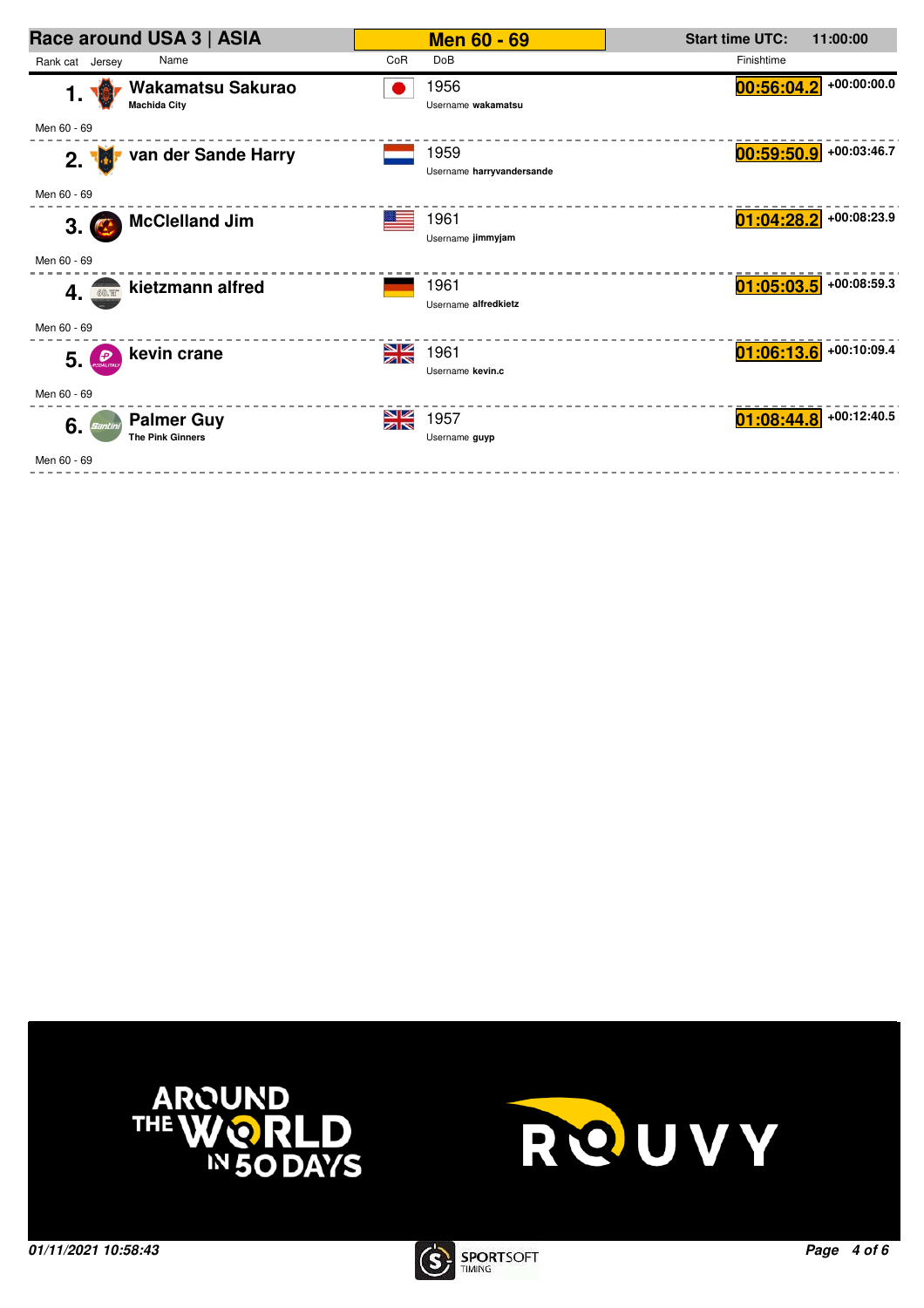| Race around USA 3   ASIA          | <b>Women 40 - 49</b>      | <b>Start time UTC:</b><br>11:00:00 |
|-----------------------------------|---------------------------|------------------------------------|
| Rank cat<br>Name<br>Jersev        | <b>DoB</b><br>CoR         | Finishtime                         |
| 1. <b>Ex</b> Lin Julienne<br>None | 1973<br>Username julienne | $\boxed{01:20:11.6}$ +00:00:00.0   |
| Women 40 - 49                     |                           |                                    |